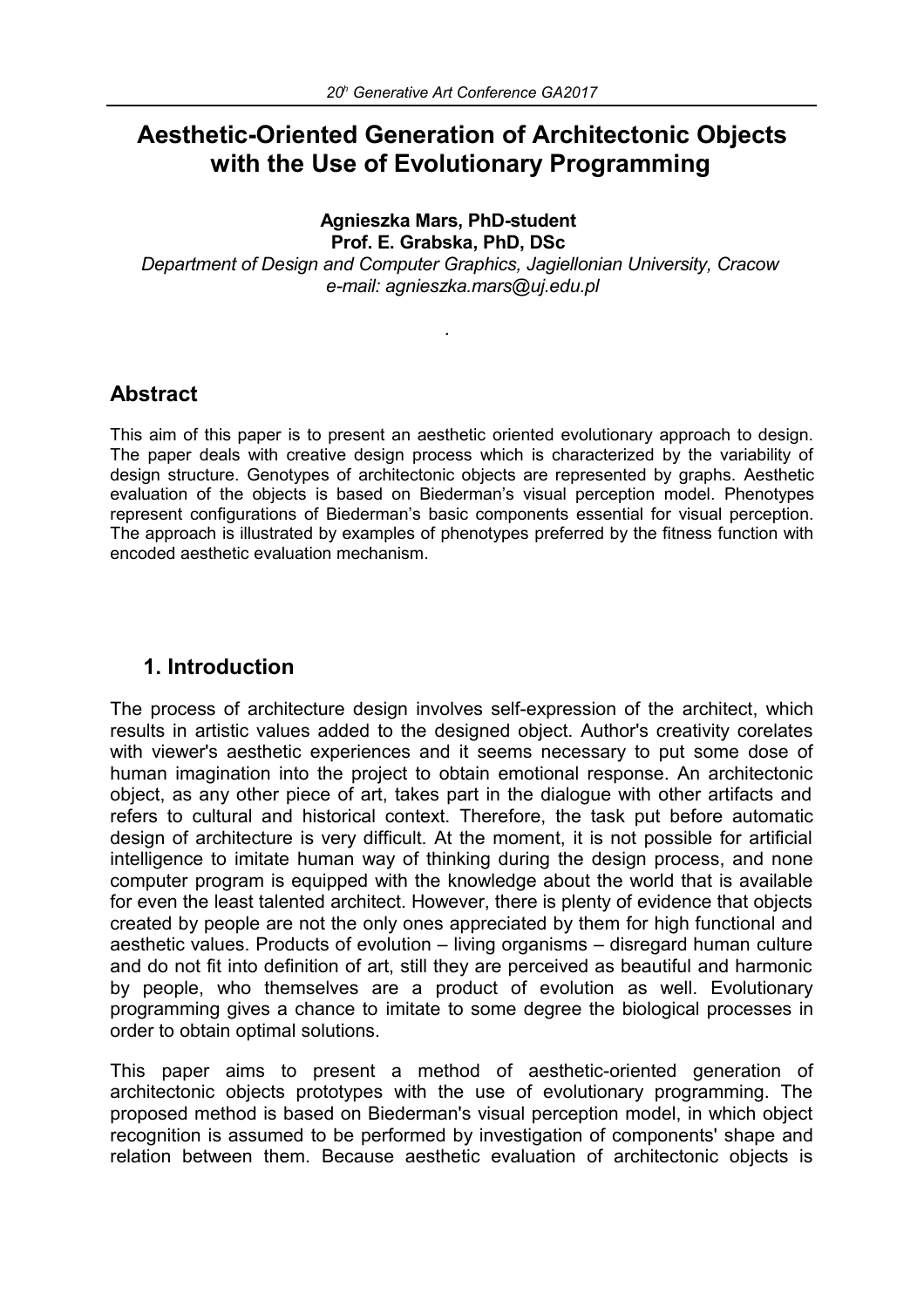associated with visual perception, it seems a suitable solution to use human perception model for the purpose of automatic design and automatic assessment of generated models. In our approach, architectonic objects prototypes are generated as configurations of some basic solids. Each prototype has its structural representation in the form of graph, where nodes denote components, while edges describe spatial relations between them. In genetic algorithms considered in this paper all prototypes are represented in two forms: in an encoded form of genotypes and in the decoded form of phenotypes. During the process of evolution, the prototype graphs – genotypes – are modified in the result of mutation and crossover. After each step of evolution a new generation of 3D models (phenotypes) is rendered.

The paper is organized as follows: First, the Recognition-by-Components perception model is explained and phenotypes of architectonic objects are presented as configurations of elementary shapes. Then, the structural representation of objects is proposed in the form of graph, which constitutes genotype for the evolutionary algorithm. Further sections contain the mutation and crossover operators, as well as the selection function, which is supposed to prefer objects with higher aesthetic value. Evaluation is performed by the fitness function basing on Birkhoff's aesthetic measure for polygons adapted for 3D solids. Symmetrical, harmonic forms with optimal equilibrium are preferred, however some elements of chaos, that make the shape more interesting, may occur. Such selection imitates natural environment and therefore enables to generate objects related to organic forms appreciated by people. The next section presents examples of the algorithm's performance, and, finally, some conclusion is made.

## **2. Phenotype**

Aesthetic value of an architectonic object is not easy to represent for the purpose of computational design. We do not know how exactly aesthetic evaluation is performed by a human brain and whether it is possible to imitate this process by a computer. Because aesthetic evaluation is related to perception, it seems a promising solution to use a visual perception model in order to assess quality of a phenotype in an evolutionary algorithm focused on aesthetic values. One of two main perception theories – the view-independent model – appears to be more appropriate for this task. It assumes that object recognition is performed by division of a perceived figure into basic components and investigation of their shape and relations between each other. Contrary, the view-dependent model concentrates on recognition based on memorized views of an object – identification occurs when the most similar view is found. Although probably both models take part in human perception, the first one seems more useful for the purpose of computational design. We have decided to use an alphabet of elementary shapes to construct phenotypes of architectonic objects. This will enable the fitness function to analyse their properties and relations to other components, which may be a step forward finding computational analogues of hard-to-define elements of beauty – order, harmony, rhythm, coherence, etc.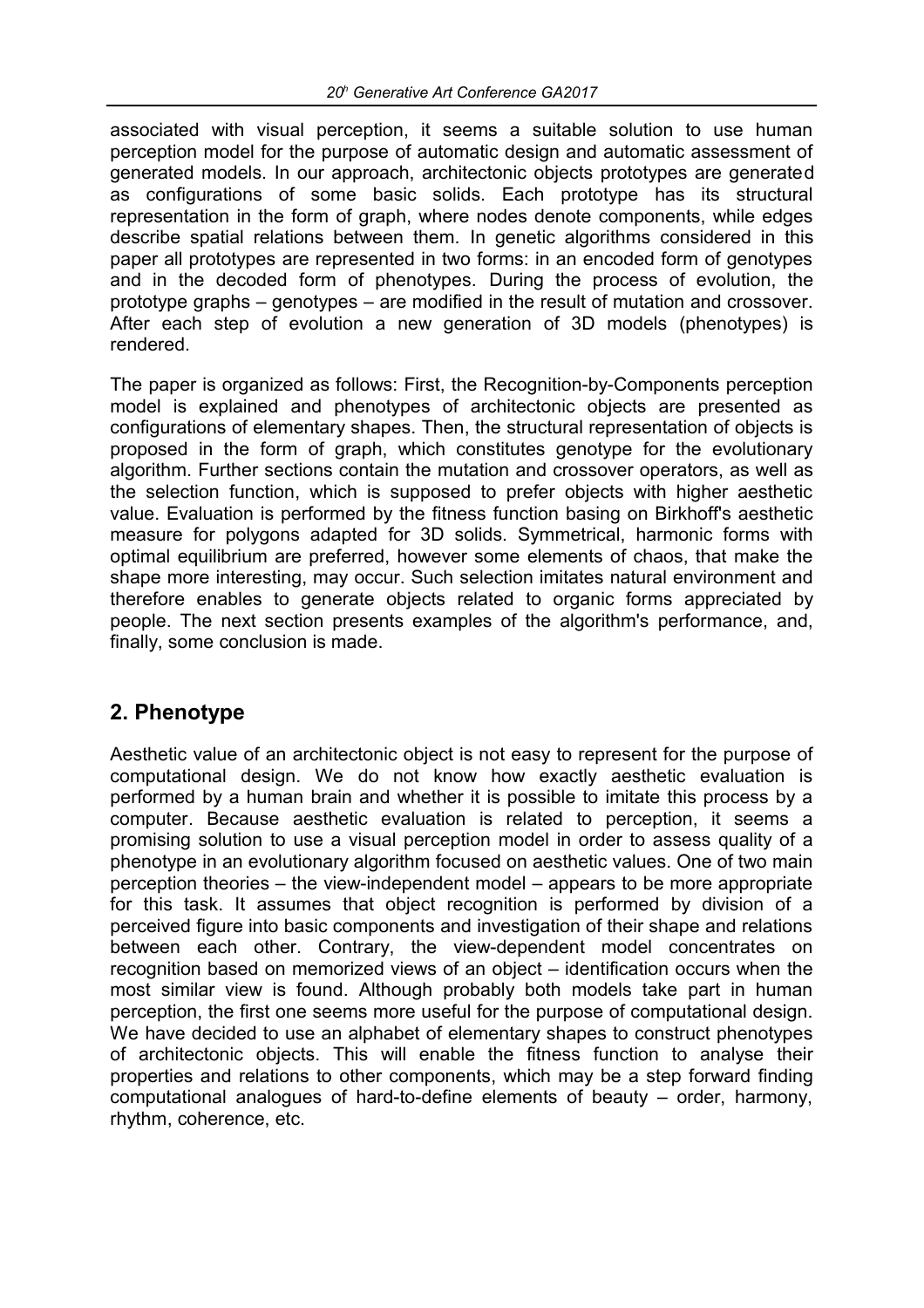#### **2.1 Recognition-By-Components**

The view-independent perception model was proposed by Marr [1] and further developed by Biederman [2] in his Recognition-By-Components theory (RBC), who described a set of elementary shapes that most objects are divided into during the recognition process. These elements – so called geons – are characterized by lack of sharp concavities and can be described by some non-accidental properties, i.e., properties that are easy to recognize independently on the point of view. The most important of them are: cross section edges, which can be straight or curved, cross section symmetry (none, vertical, or vertical and rotational), cross section size change (constant, contract, or expand and contract), and axis type, which is straight or curved. These attributes are perceived by us with high accuracy even when a shape is partially covered or laid at an angle. Non-accidental properties define a type of geon – e.g. a prism or a cone – while exact parameters of a solid, like size or curvature of an axis, are specified by metric attributes. Metric properties take longer time to process and perception of them is prone to errors. For instance, it is quite easy to say that a solid's cross section is symmetrical and round, but its diameter length is difficult to assess. Combining possible values of non-accidental attributes results in 36 geon types. Exemplary geons are presented in Figure 1. Shapes in a), b), c) and d) are characterized by straight axis type, while the axis of e) and f) is curved. Cross section edges are curved in case of c), d) and e), and straight in a), b), f). Cross section symmetry of a), c), d) and e) is both vertical and rotational, b) is vertically symmetrical and f) can be characterized by lack of symmetry. The cross section contracts in c), expands and contracts in d), while in the rest of solids its size remains constant.

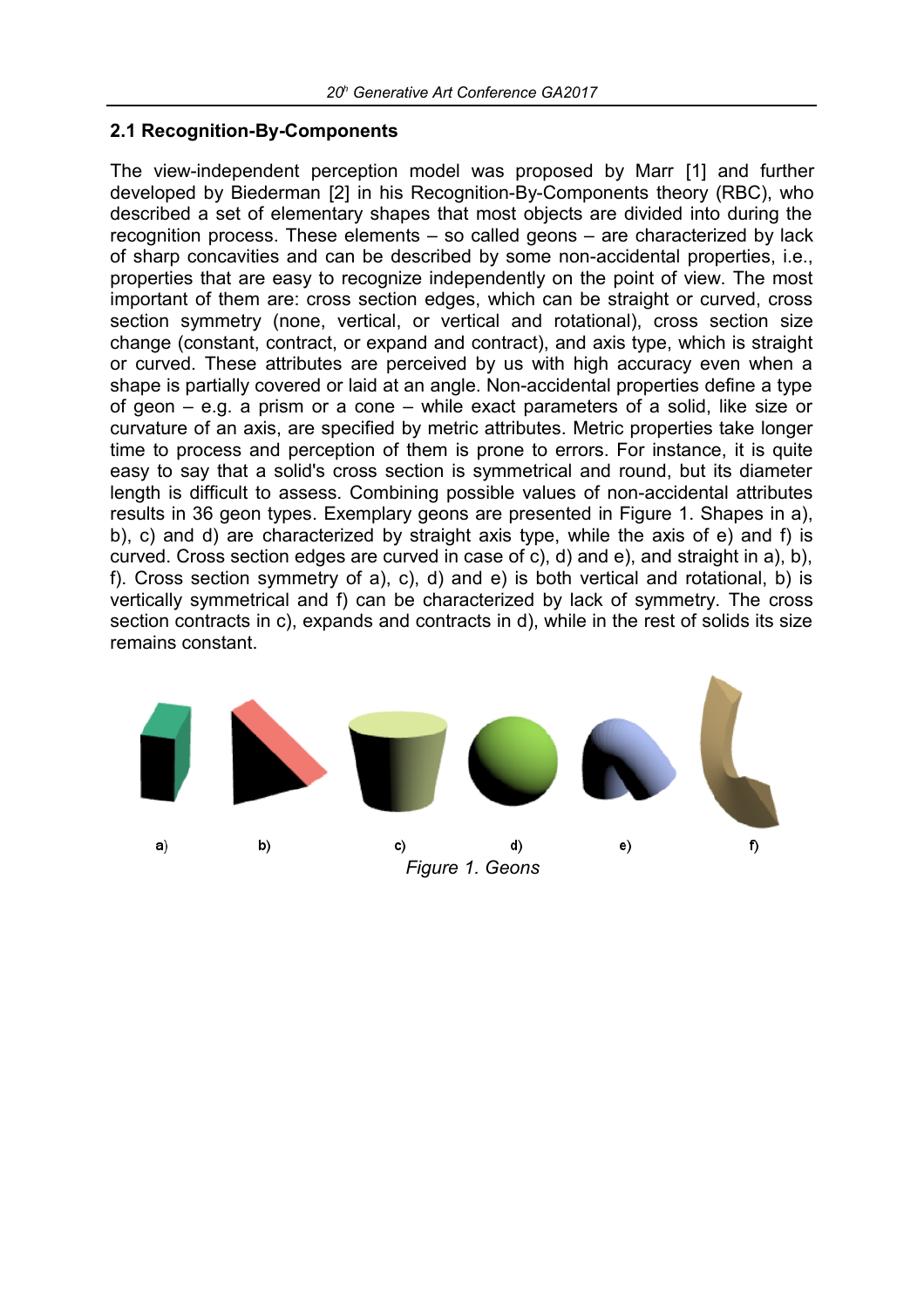RBC theory describes also relations between geons. Again, the relation type can be recognized independently on the point of view. Biederman distinguished two main non-accidental relations: an end-to-end relation presented in Figure 2., and an endto-side relation shown in Figure 3. The end-to-end relation takes place when two neighbouring geons contain a common surface, while the end-to-side relation occurs when a surface of one solid is attached to the larger surface of the second one. For the purpose of architecture design we propose also an overlap relation, illustrated in Figure 4. The overlap relation enables construction of complex objects with the use of few geons and is based on assumption that human eye can identify a geon even when it is partially covered by another solid. In case of lack of the overlap relation,





the object from Figure 4. must have been divided into five geons. Assumption that the components may overlap reduces the number of geons to two. *Figure 2. End-to-end Figure 3. End-to-side*

The proposed evolutionary algorithm builds phenotypes of architectonic objects from



*Figure 4. Overlap*

geons. Our approach assumes that in most cases aesthetic evaluation is based on non-accidental properties, i.e., only geon types are taken into account, disregarding metric information. Therefore, the most important part of the phenotype description are non-accidental attributes and relation types, although metric parameters are of course necessary to visualize a designed object.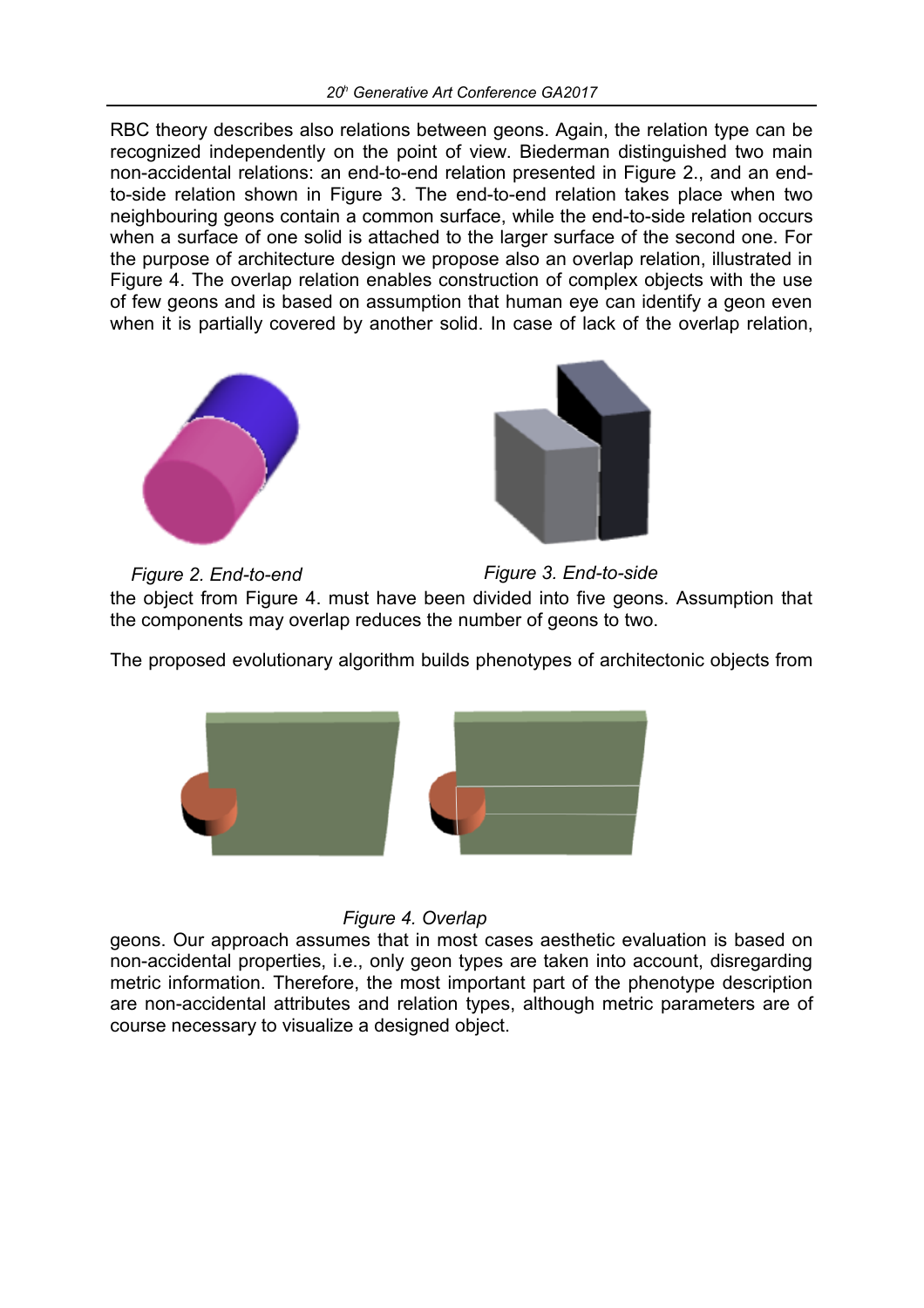# **3. Genotype**



*Figure 5. Phenotype*

Evolutionary algorithm acts on the basis of genotypes representations of phenotypes - to reproduce, mutate and select individuals [5] [7]. The proposed approach uses composite graphs [4] for structural representation of phenotypes introduced in the previous section. Composite graphs are directed graphs with nodes containing a set of bonds. Graph edges are attached to bonds. The presented genotype graphs contain nodes representing geons. Each node is described by two groups of attributes: non-accidental properties and metric parameters. Node bonds represent types of geon's surfaces and their number varies depending on the cross section shape. Figure 6. presents a graph structure of a phenotype



#### *Figure 6. Genotype*

in Figure 5. The phenotype consists of two overlapping geons. In the graph each of them is represented by two nodes connected by an edge labeled "overlap". Each node contains a set of attributes (for clarity, only the non-accidental ones are listed), and a set of numbered bonds: no. 1 representing a top basis of a solid, no. 2 - a bottom basis, and no. 3 – a side surface.

## **4. Genetic operators**

Genotypes are modified by means of two genetic operators: crossover and mutation. The way in which these genetic operators are defined strongly depends on the type of genotypes used in a given application. In this paper structures of architectonic objects are represented by means of graphs as genotypes. This representation of genotypes forces new interesting extensions of genetic operators.

#### **4.1 Crossover**

The crossover operator is called the major computational engine of genetic algorithms [6]. This operator enables reproduction. Selected individuals are randomly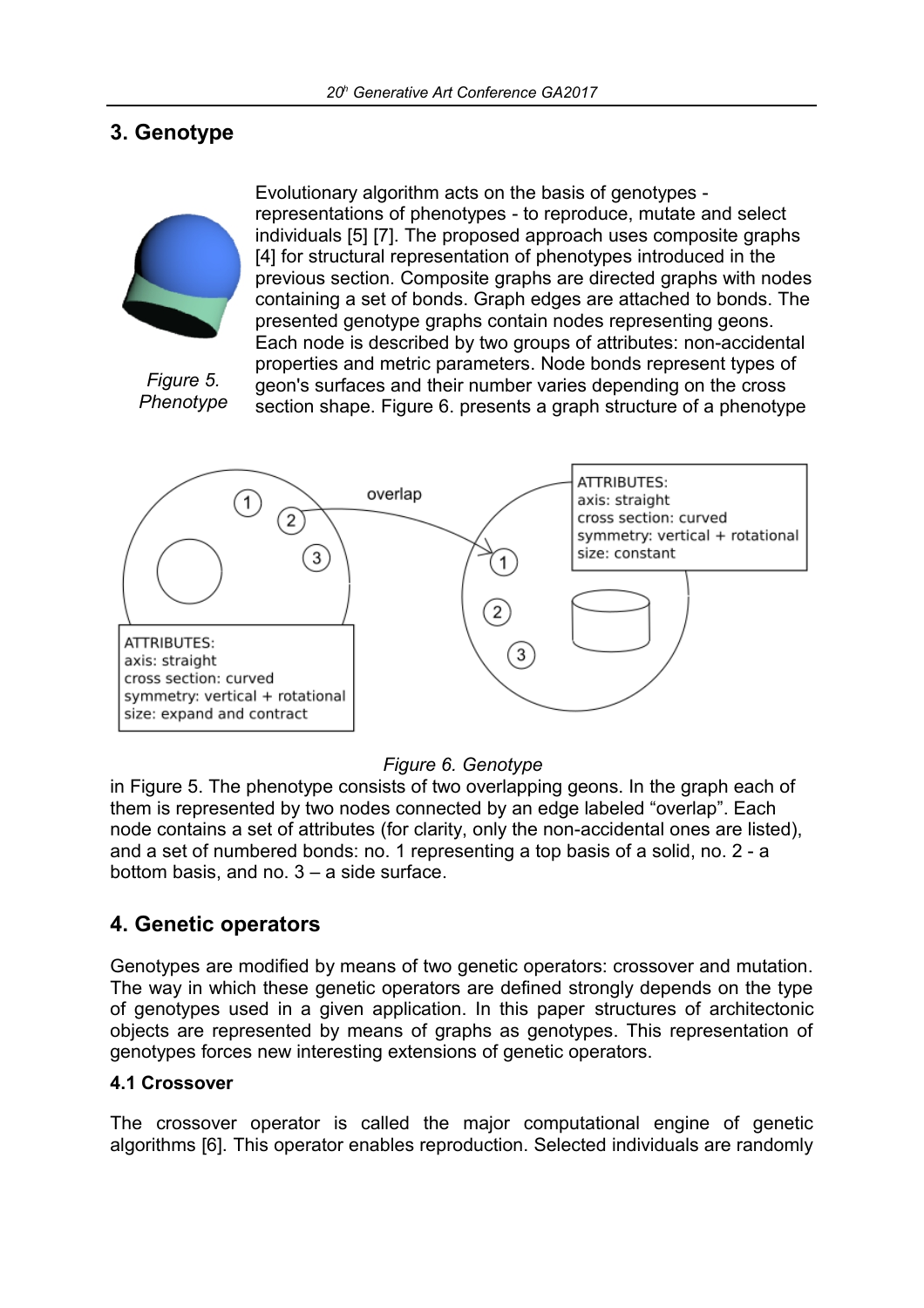paired and on the basis of their genotypes new individuals are created. Crossover operator for binary strings divides parental genotypes at a given position and exchanges corresponding sub-strings. Applying the crossover operator to the nonstandard pair of genotypes in the form of graphs requires establishing, firstly, their sub-graphs that would be exchanged, and secondly, rules of embedding each of these sub-graphs in another parental genotype.

The presented alghoritm tries to divide a genotype graph into two subgraphs, each of them containing at least one node representing a geon located on the ground (a ground geon), which is indicated by a metric attribute defining location of its bottom basis. In case of only one ground geon in the structure, the second subgraph is a null graph containing no nodes. All the edges between obtained subgraphs are removed. All the other edges remain the same, unless there is a node connected to two ground geon nodes from different subgraphs. In that case, it is randomly allocated to one of the subgraph. After division, the first subgraph of the first graph is merged with the second subgraph of the second graph and the second subgraph of the first graph is merged with the first subgraph of the second graph. An edge representing an end-to-side relation is added between the ground geon nodes in order to provide a consistent object. Phenotype sketches in Figure [nr] illustrate the process of reproduction: in a) the selected individuals are divided into two parts each, in b) two new individuals are created by merging the obtained parts.



*Figure 7. Crossover*

#### **4.2 Mutation**

In order to introduce new features to the population, the evolutionary alghoritm uses a mutation operator.The mutation operator for a binary string allows flipping bit at a given location of the string. The two following types of this second genetic operator can be applied to graphs: structural mutation which allows to modify graph structures (deleting and adding nodes), and attribute mutation for modifying values of attributes. In this paper the both types of mutation are proposed, extended by modification of a relation type.

Genotypes of random individuals are slightly modified by changing a value of a random attribute or a random relation type, or by adding a random node. Beneficial mutations have a chance to be copied into the next generations. Sketches in Figure 8 present examples of mutation: a) – modification of a non-accidental attribute value, b) – modification of a metric attribute, and c) – modification of a relation type.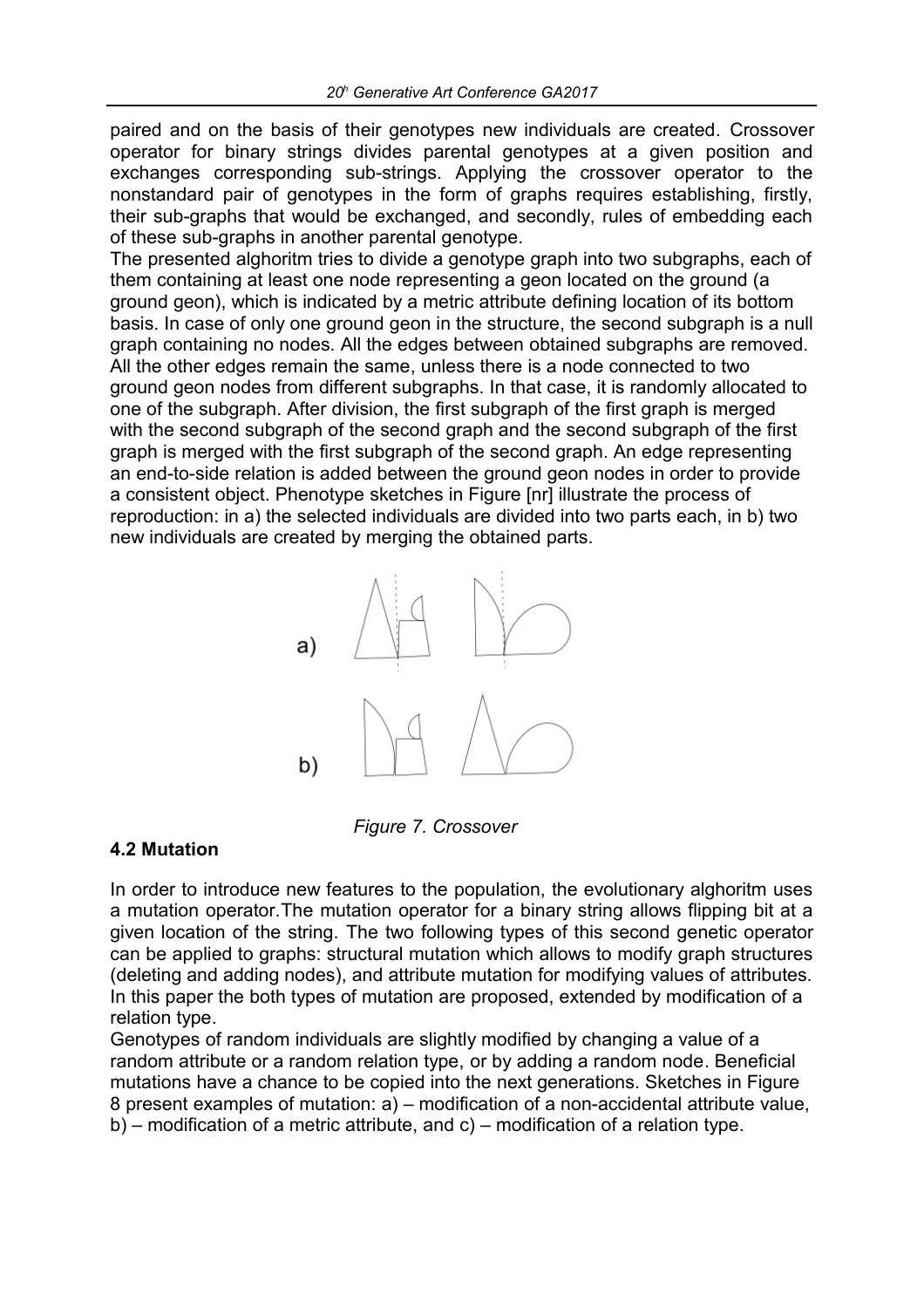

*Figure 8. Mutation*

# **5. Selection**

During the process of selection the most adequate individuals are chosen for reproduction. Fitness function evaluates to what degree each phenotype fulfills aesthetic criteria of an architectonic object. The evaluation is performed on the basis of Birkhoff aesthetic measure for polygons adapted for 3D solids [3]. Human sense of aesthetics correlates with our urge for gathering information about environment, which is an evolutionary formed strategy that helps to survive. New information is valued provided that it is comprehensible. Therefore, presence of some kind of order increases aesthetic quality of an object, however highly ordered structure may not deliver enough information, as it can be too predictable. It is essential then to ensure optimal balance between the new and the ordered. Our attempt to obtain this goal is to construct a fitness function that rewards the following:

- 1. every relation of order, i.e., symmetry and alignment to the same plane,
- 2. every geon in a relation of order,
- 3. every geon type, provided that the number of geon types does not exceed a critical value,
- 4. equillibrium.

In result of the first condition, objects with more different relations of order are preferred, which enables novelty, as not every geon of the solid is arranged in the same way as the others. The second condition values relations containing high number of geons, which decreases chaos. The third condition ensures diversity of components and at the same time prevents confusion, inevitable when an object consists of too many different elements. Finally, the fourth condition concerns both aesthetic and functional requirement of architectonic object and enables to obtain a prototype that is possible to be built. Sketches in Figure 9 present individuals preffered by the fitness function according to the described rules, respectively a) – the first rule, b) – the second one, c) – the third one, and d) – the fourth rule.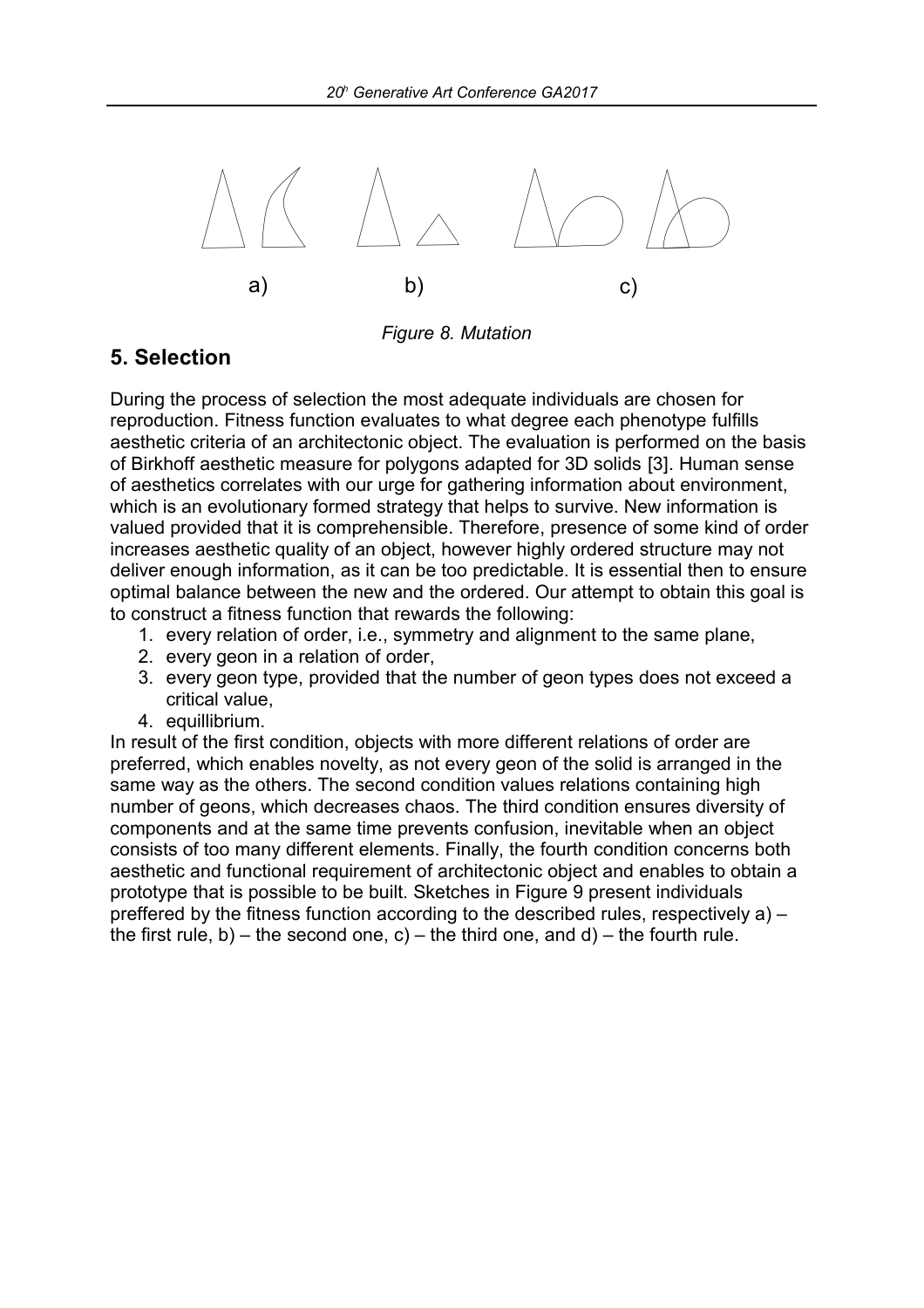

### **6. Examples**

The proposed alghoritm starts with generating random population of individuals, each of them consisting of no more than three geons. After that, the evaluation is performed by the fitness function and individuals with highest scores are chosen for reproduction, while the rest of them is destroyed. The chosen individuals are randomly paired. Each pair produces two children with the use of the crossover operator. In random cases the mutation operator modifies the child. The new population is created from the reproducing pairs and their children, and the whole process starts again. The number of iterations, the size of initial population and the number of selected individuals are defined by the user.



*Figure 10. Examples of phenotypes*

The alghoritm is designed to generate phenotypes which are well balanced, with